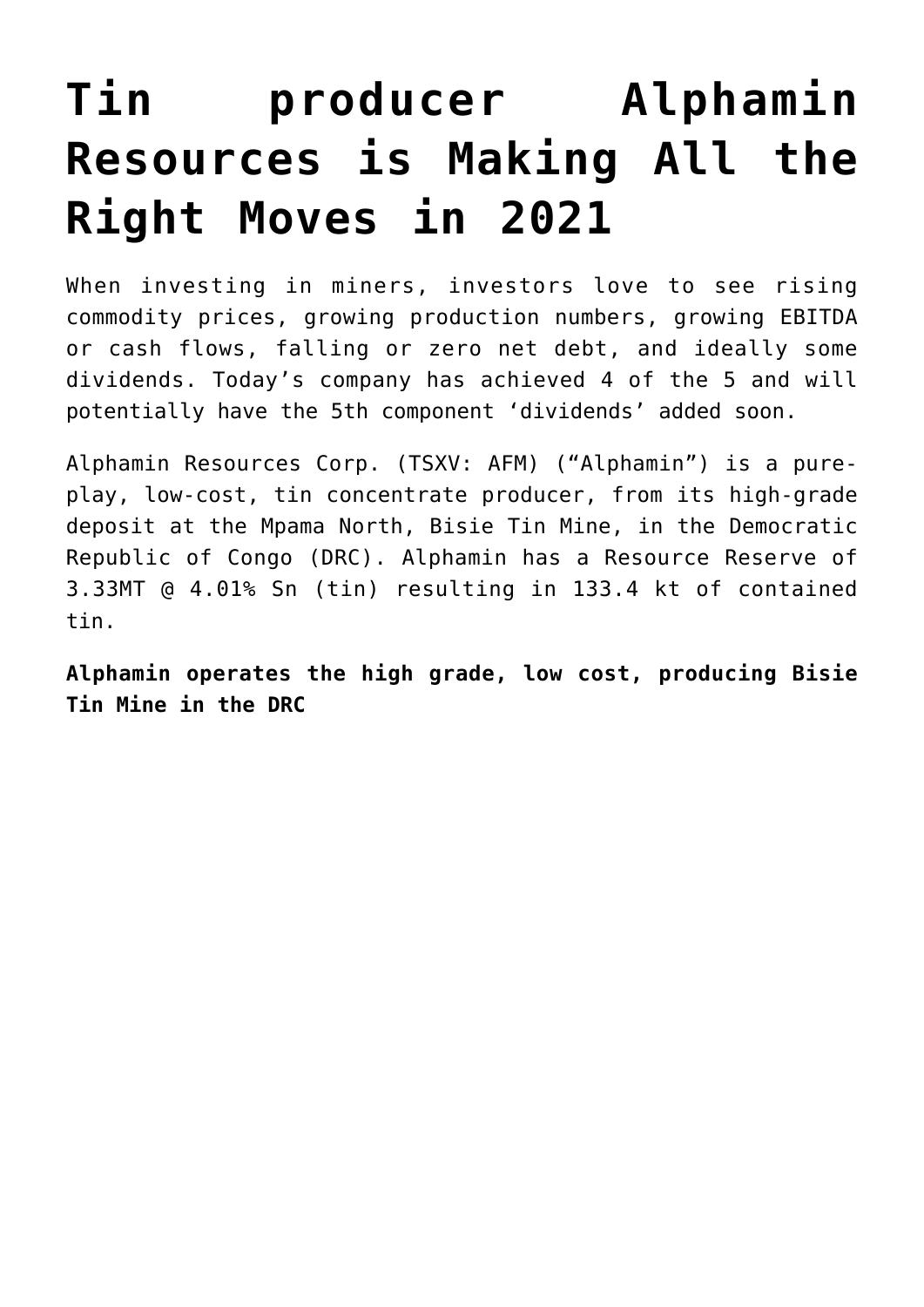# **Company Overview**

- **Bisie tin mine located in the resource rich Democratic Republic of** Congo (DRC)
- Lowest quartile cost producer (5)
- 4% of the world's mined tin (5)
- Producing ~11,000 tons tin per annum
- H1 2021 EBITDA of US\$70,5 million @ US\$25,266/t tin price. (Current tin price: US\$34,800/t)
- Significant resource extension and production growth potential
- Listed in Toronto (TSXV:AFM) and AltX (JSE AltX:APH)



Source: [Alphamin company presentation](https://alphaminresources.com/wp-content/uploads/2021/08/Aug-2021_Master.pdf)

### **High tin prices**

The tin market continues to go from strength to strength, the tin price is currently at [US\\$34,930/t](https://tradingeconomics.com/commodity/tin). Tin prices are up [93.28%](https://tradingeconomics.com/commodity/tin) over the past year, driven by strong demand (consumer electronics and other green energy related products) and weak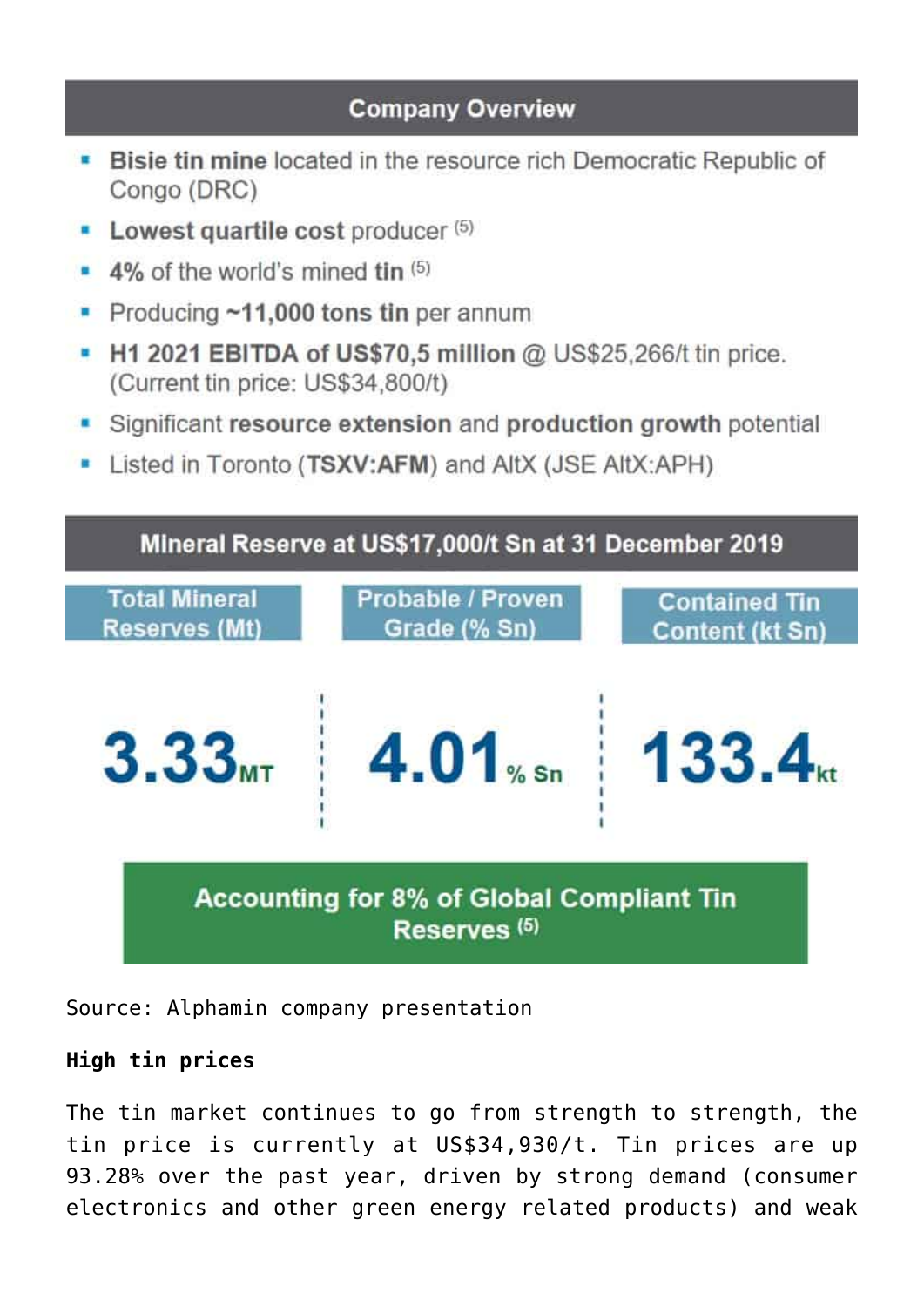supply (notably from COVID-19 impacted Malaysia & Indonesia). For 2021, tin supply is forecast to be in deficit by [10,200](https://www.mining.com/web/home-forgotten-tin-tops-energy-transition-metals-leader-board/) tons which should continue to support tin prices in the short term.

#### **Growing production numbers and growing EBITDA**

Alphamin has taken full advantage of the stronger tin prices in 2021 by increasing tin production an impressive 17% in the last quarter (measured as over the June quarter). This has resulted in a **[record Q3 EBITDA](https://investorintel.com/markets/technology-metals/technology-metals-news/alphamin-announces-record-q3-2021-ebitda-guidance-of-us53m-and-a-net-debt-free-position-production-and-exploration-update/)** guidance of **US\$53 million**, **up 56%** for the third quarter, 2021,from the prior quarter.

#### **Debt falling to zero**

All of this has put Alphamin in a great financial position of being able to reduce their debt to zero. This is an outstanding achievement given the net debt was [US\\$59.9 million](https://investorintel.com/markets/technology-metals/technology-metals-news/alphamin-announces-q2-2021-ebitda-of-us34-1m-at-a-tin-price-of-us28308-t-current-us34700-t/) as of 31 December 2020.

As announced on October 4, Alphamin [stated](https://investorintel.com/markets/technology-metals/technology-metals-news/alphamin-announces-record-q3-2021-ebitda-guidance-of-us53m-and-a-net-debt-free-position-production-and-exploration-update/) that for the quarter ended September 2021:

"The Company **moved to a net cash position at 30 September 2021,** compared to a net debt position of US\$29.5m the previous quarter. Our intention is to fully settle the outstanding senior loan of US\$36m during October 2021. The Board will establish an appropriate treasury strategy during Q4 2021 with the objective of **balancing capital allocations between ongoing exploration drilling, the potential fast-track development of the Mpama South deposit and shareholder distributions**."

#### **Dividends**

As suggested in the quote above, investors should potentially be able to look forward to some dividends ("shareholder distributions") in 2022. This will considerably strengthen the appeal of Alphamin to a broader group, including those investors seeking an income.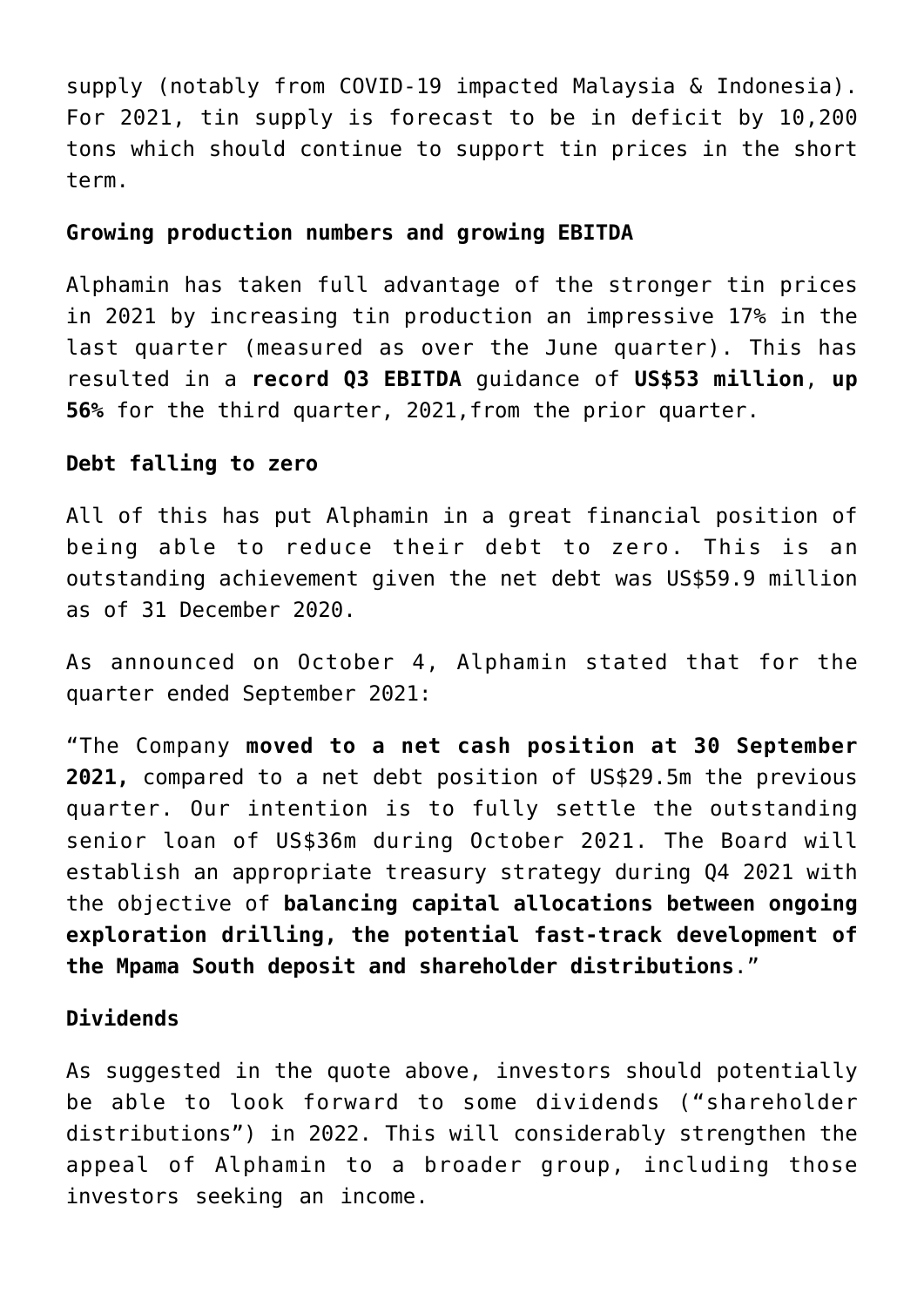**Exploration upside (Mpama North expansion on the existing resource, Mpama South, and Bisie Ridge)**

- Drilling at Mpama North is to test the strike and dip extension of the current producing orebody.
- Considerable drilling at the Mpama South deposit is expected to lead to a Maiden Mineral Resource to be announced [by year end 2021.](https://investorintel.com/markets/technology-metals/technology-metals-news/alphamin-announces-record-q3-2021-ebitda-guidance-of-us53m-and-a-net-debt-free-position-production-and-exploration-update/) More details [here.](https://investorintel.com/markets/technology-metals/technology-metals-news/alphamin-continues-to-intercept-high-grade-tin-mineralisation-at-mpama-south/)
- Drilling at Bisie Ridge (13km strike length) is expected to commence on delivery of additional drill rigs. Exploration has identified several high potential drill targets less than 8km from the current operating mine which match and are co-incident with the soil sampling results.

# **Alphamin's stock price has tracked the tin price higher boosted by strong global tin demand**



- Lead for Tin in solder: Hazardous, step change in demand from 2006
- Electronics miniaturisation effect flattening (1)
- Myanmar high-grade near surface material depleted moved to lower grades from underground. China looking for alternative steady supplies (1)
- China/US trade war impacted electronics demand in 2019
- · Electronics demand and green energy drive creating deficits requires sustained higher incentive prices
- Cost of tin in solder insignificant, but a critical metal without which technology cannot exist





Source: [Alphamin company presentation](https://alphaminresources.com/wp-content/uploads/2021/08/Aug-2021_Master.pdf)

## **Closing remarks**

Tin has been named "the forgotten critical mineral" for good